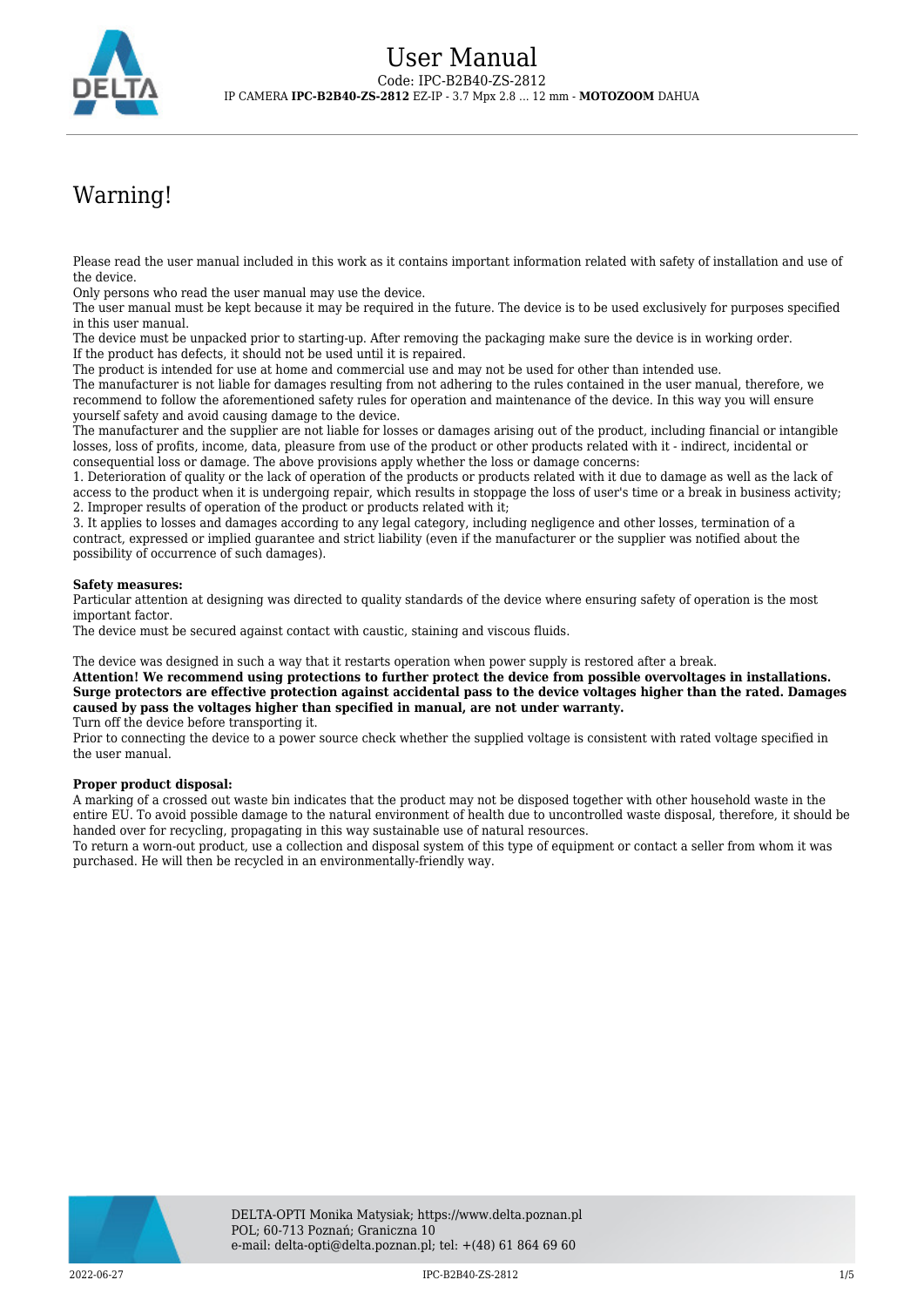

IP camera with efficient H.265 / H.264 image compression algorithm for clear and smooth video streaming at maximal resolution of 2560 x 1440 (3.7 MPx). Due to above it is perfect solution for surveillance systems requiring persons or vehicles recognition.

The used motozoom lens with 2.8 ... 12 mm focal length allows to remote view angle adjustment.

PoE powering possibility, compatible with the 802.3af standard makes the device more universal and easier to install. Camera is according to IP67 Index of Protection norm.

The devices from the EZ-IP series are ideal for small and medium applications, such as security for homes, apartments and small shops.



| Standard:                 | TCP/IP                                                                                                                                          |
|---------------------------|-------------------------------------------------------------------------------------------------------------------------------------------------|
| Sensor:                   | 1/3 " Progressive Scan CMOS                                                                                                                     |
| Matrix size:              | 3.7 Mpx                                                                                                                                         |
| Resolution:               | 2560 x 1440 - 3.7 Mpx,<br>2304 x 1296 - 3.0 Mpx,<br>1920 x 1080 - 1080p,<br>1280 x 960 - 1.3 Mpx,<br>1280 x 720 - 720p                          |
| Lens:                     | 2.8  12 mm - Motozoom                                                                                                                           |
| View angle:               | • 97 °  31 ° (manufacturer data)<br>$\cdot$ 90 °  30 ° (our tests result)                                                                       |
| Compression:              | H.265+/H.265/H.264+/H.264/MJPEG                                                                                                                 |
| S/N ratio:                | $> 50$ dB                                                                                                                                       |
| Range of IR illumination: | 40 <sub>m</sub>                                                                                                                                 |
| Alarm inputs / outputs:   |                                                                                                                                                 |
| Bitrate:                  | 32  6144 kbps - H.264<br>12  6144 kbps - H.265                                                                                                  |
| Main stream frame rate:   | $20$ fps $-4$ Mpx<br>25 fps - 1080p                                                                                                             |
| Network interface:        | 10/100 Base-T (RJ-45)                                                                                                                           |
| Network protocols:        | HTTP, HTTPS, TCP, ARP, RTSP, RTP, RTCP, UDP, SMTP, FTP, DHCP, DNS, DDNS,<br>IPv4/IPv6, QoS, UPnP, NTP, Bonjour, Multicast, ICMP, IGMP, TLS, SSH |



DELTA-OPTI Monika Matysiak; https://www.delta.poznan.pl POL; 60-713 Poznań; Graniczna 10 e-mail: delta-opti@delta.poznan.pl; tel: +(48) 61 864 69 60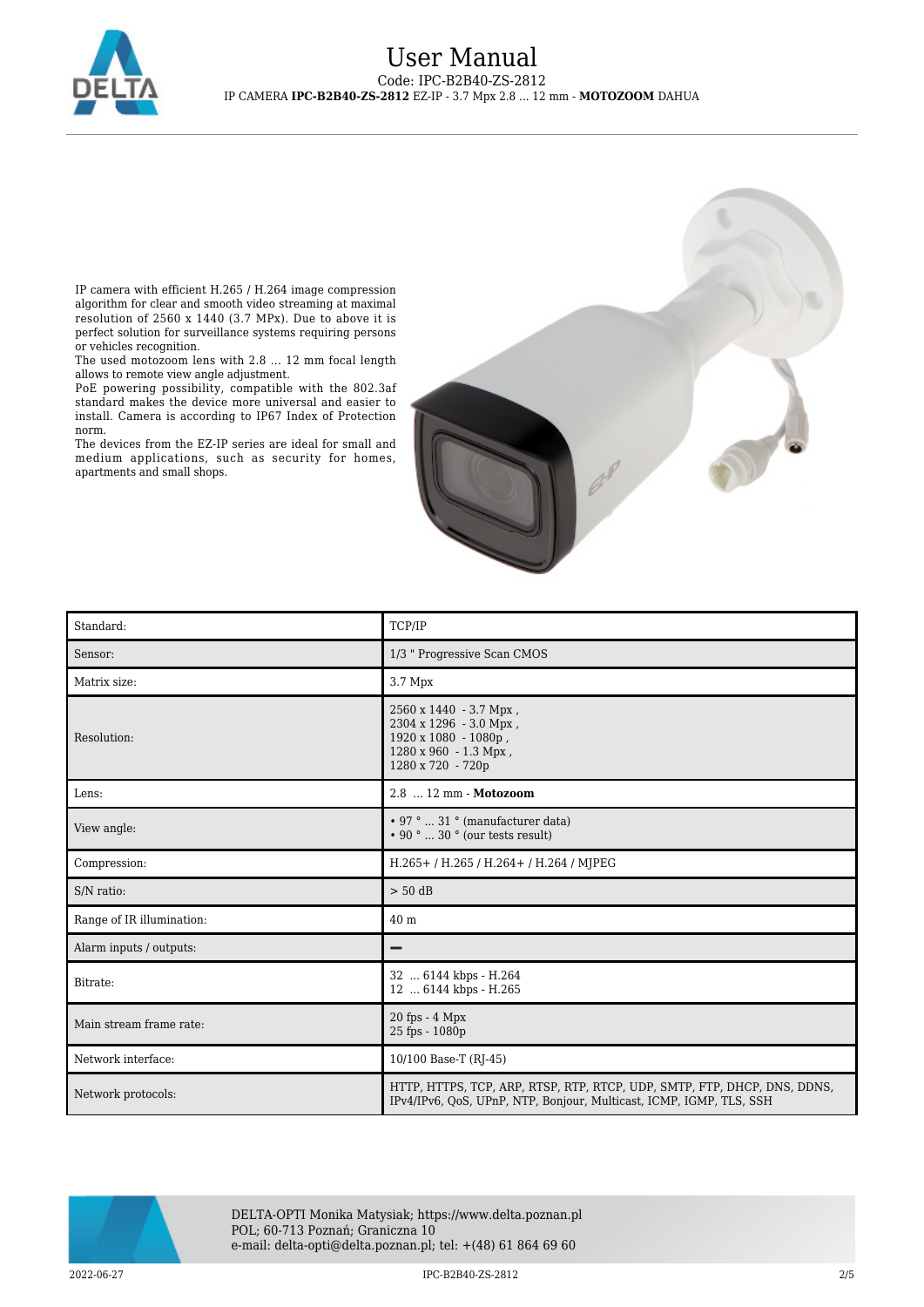

## User Manual Code: IPC-B2B40-ZS-2812 IP CAMERA **IPC-B2B40-ZS-2812** EZ-IP - 3.7 Mpx 2.8 ... 12 mm - **MOTOZOOM** DAHUA

| Audio:                         |                                                                                                                                                                                                                                                                                                                                                                                                                       |
|--------------------------------|-----------------------------------------------------------------------------------------------------------------------------------------------------------------------------------------------------------------------------------------------------------------------------------------------------------------------------------------------------------------------------------------------------------------------|
| <b>WEB Server:</b>             | Built-in, NVR compliance                                                                                                                                                                                                                                                                                                                                                                                              |
| Memory card slot:              | Micro SD memory cards up to 128GB support (possible local recording)                                                                                                                                                                                                                                                                                                                                                  |
| Max. number of on-line users:  | $20\,$                                                                                                                                                                                                                                                                                                                                                                                                                |
| ONVIF:                         | 16.12                                                                                                                                                                                                                                                                                                                                                                                                                 |
| Mobile phones support:         | Port no.: 37777 or access by a cloud (P2P)<br>• Android: Free application DMSS<br>• iOS (iPhone): Free application <b>DMSS</b>                                                                                                                                                                                                                                                                                        |
| Default admin user / password: | $admin / -$<br>The administrator password should be set at the first start                                                                                                                                                                                                                                                                                                                                            |
| Default IP address:            | 192.168.1.108                                                                                                                                                                                                                                                                                                                                                                                                         |
| Web browser access ports:      | 80, 37777                                                                                                                                                                                                                                                                                                                                                                                                             |
| PC client access ports:        | 37777                                                                                                                                                                                                                                                                                                                                                                                                                 |
| Mobile client access ports:    | 37777                                                                                                                                                                                                                                                                                                                                                                                                                 |
| Port ONVIF:                    | 80                                                                                                                                                                                                                                                                                                                                                                                                                    |
| RTSP URL:                      | rtsp://admin:hasło@192.168.1.108:554/cam/realmonitor?channel=1&subtype=0 -<br>Main stream<br>rtsp://admin:haslo@192.168.1.108:554/cam/realmonitor?channel=1&subtype=1 - Sub<br>stream                                                                                                                                                                                                                                 |
| RS-485 interface:              |                                                                                                                                                                                                                                                                                                                                                                                                                       |
| Main features:                 | • Motozoom lens<br>• D-WDR - Wide Dynamic Range<br>• 3D-DNR - Digital Noise Reduction<br>• ROI - improve the quality of selected parts of image<br>• Motion Detection - max. 4 zones<br>· Privacy zones - max. 4<br>• BLC - Back Light Compensation<br>• HLC - High Light Compensation (spot)<br>• Mirror - Mirror image<br>• ICR - Movable InfraRed filter<br>• AGC - Automatic Gain Control<br>• Auto White Balance |
| Power supply:                  | • PoE $(802.3af)$ ,<br>$\cdot$ 12 V DC / 440 mA                                                                                                                                                                                                                                                                                                                                                                       |
| Power consumption:             | $\leq$ 5.3 W                                                                                                                                                                                                                                                                                                                                                                                                          |
| Operation temp:                | -30 °C $\ldots$ 60 °C                                                                                                                                                                                                                                                                                                                                                                                                 |
| Housing:                       | Compact, Metal                                                                                                                                                                                                                                                                                                                                                                                                        |
| Color:                         | White                                                                                                                                                                                                                                                                                                                                                                                                                 |
| "Index of Protection":         | $IP67$                                                                                                                                                                                                                                                                                                                                                                                                                |
| Supported languages:           | Polish, English                                                                                                                                                                                                                                                                                                                                                                                                       |
| Weight:                        | $0.45$ kg                                                                                                                                                                                                                                                                                                                                                                                                             |
| Dimensions:                    | 244 x 90 x 90 mm                                                                                                                                                                                                                                                                                                                                                                                                      |
| Manufacturer / Brand:          | <b>DAHUA</b>                                                                                                                                                                                                                                                                                                                                                                                                          |

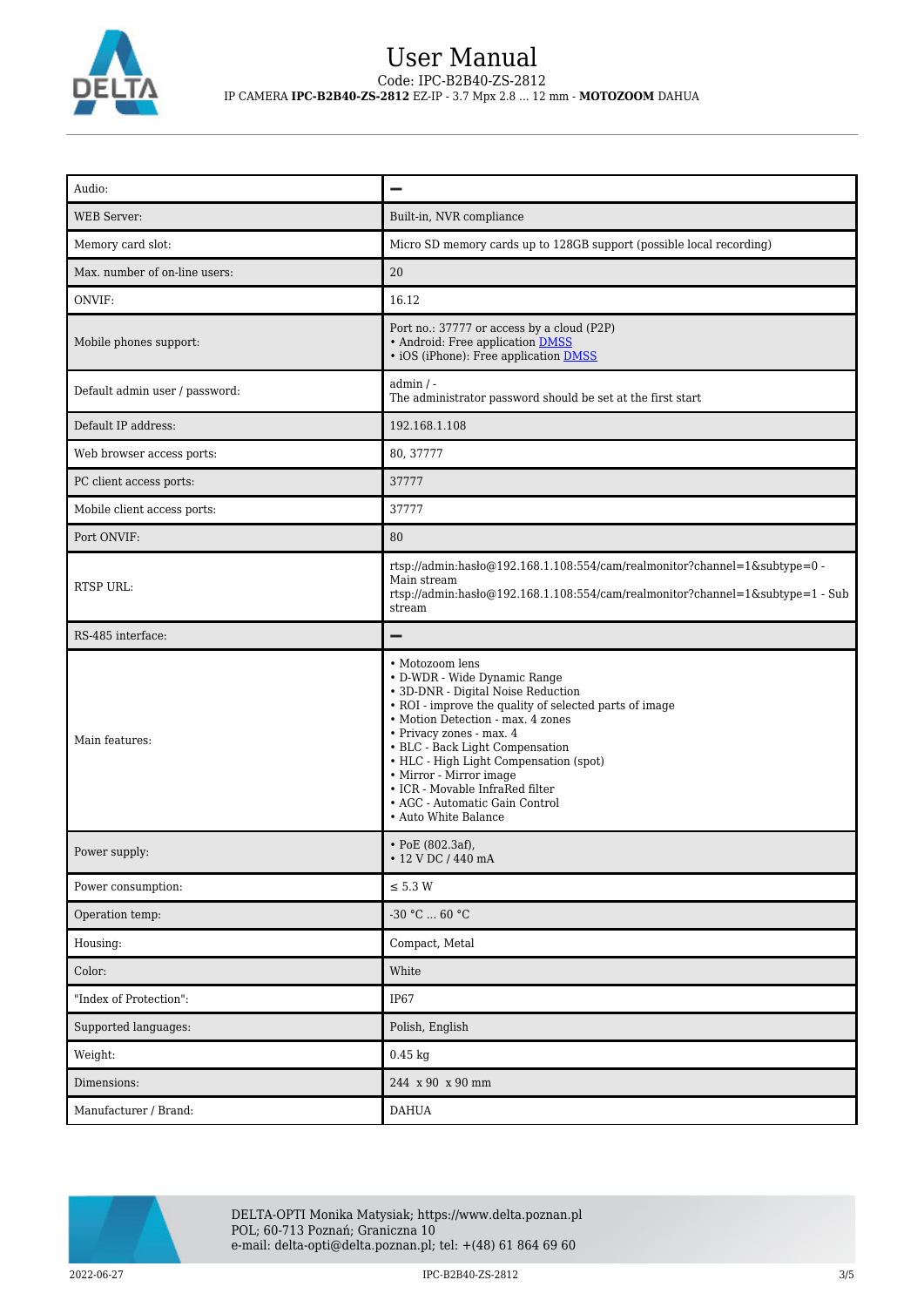

### User Manual Code: IPC-B2B40-ZS-2812 IP CAMERA **IPC-B2B40-ZS-2812** EZ-IP - 3.7 Mpx 2.8 ... 12 mm - **MOTOZOOM** DAHUA

| Guarantee: |
|------------|
|------------|

**3 years** 





Bottom view (after remove the cover):



Side view:



DELTA-OPTI Monika Matysiak; https://www.delta.poznan.pl POL; 60-713 Poznań; Graniczna 10 e-mail: delta-opti@delta.poznan.pl; tel: +(48) 61 864 69 60

2022-06-27 IPC-B2B40-ZS-2812 4/5